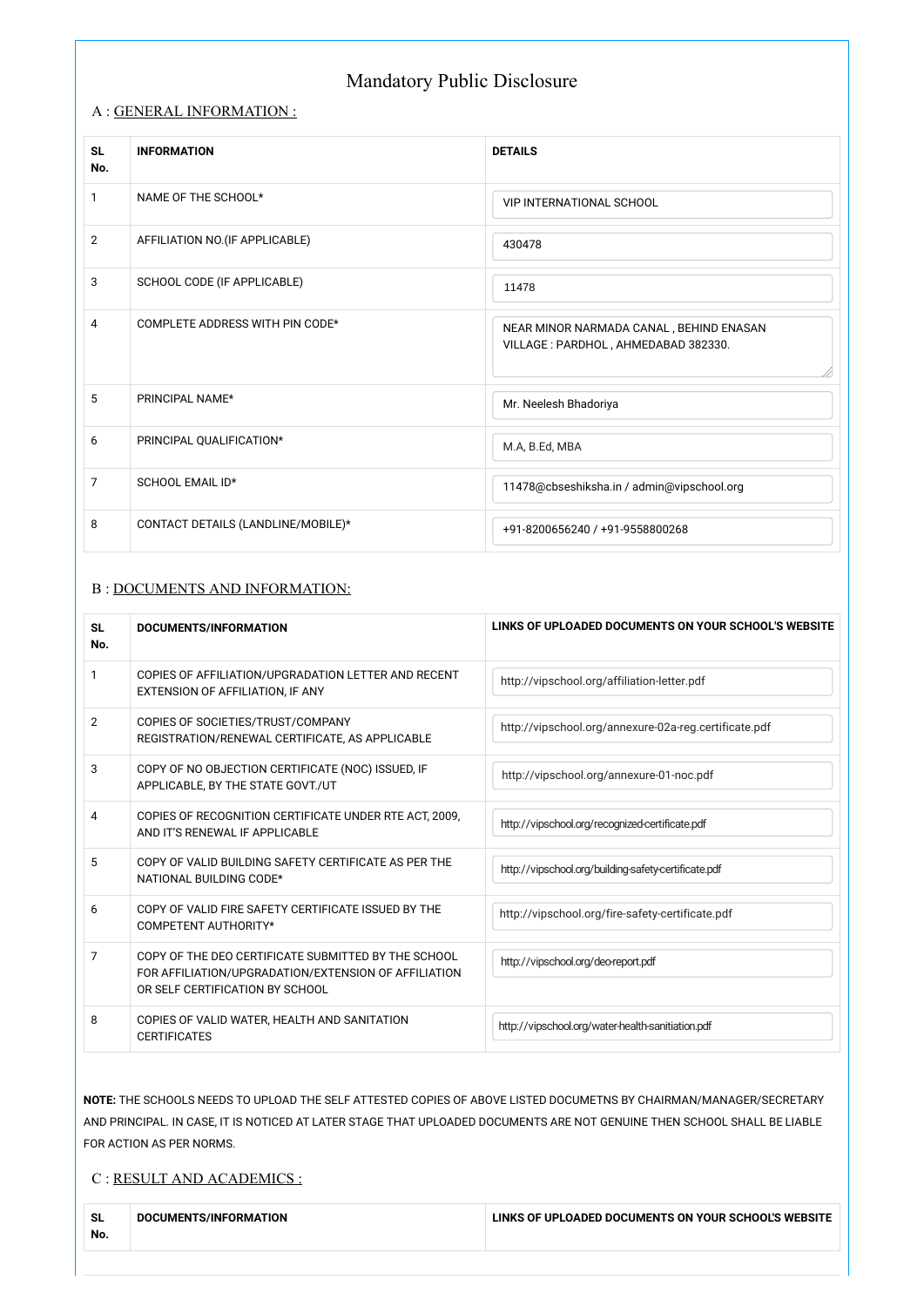| <b>SL</b><br>No. | <b>YEAR</b> | NO. OF<br><b>REGISTERED</b><br><b>STUDENTS</b> | <b>NO. OF STUDENTS</b><br><b>PASSED</b> | <b>PASS</b><br><b>PERCENTAGE</b> | <b>REMARKS</b> |
|------------------|-------------|------------------------------------------------|-----------------------------------------|----------------------------------|----------------|
|                  |             |                                                |                                         |                                  |                |

|    | FEE STRUCTURE OF THE SCHOOL*                                            | http://vipschool.org/fee-structure.pdf              |
|----|-------------------------------------------------------------------------|-----------------------------------------------------|
|    | ANNUAL ACADEMIC CALENDER*                                               | http://vipschool.org/annual-academic-calender.pdf   |
| 3  | LIST OF SCHOOL MANAGEMENT COMMITTEE (SMC)*                              | http://vipschool.org/school-managment-committee.pdf |
|    | LIST OF PARENTS TEACHERS ASSOCIATION (PTA) MEMBERS*                     | http://vipschool.org/list-of-pta.pdf                |
| .5 | LAST THREE-YEAR RESULT OF THE BOARD EXAMINATION AS PER<br>APPLICABILITY | http://vipschool.org/three-years-result.pdf         |

## D : STAFF (TEACHING) :

| <b>SL</b><br>No. | <b>INFORMATION</b>                          | <b>DETAILS</b> |
|------------------|---------------------------------------------|----------------|
| 1                | PRINCIPAL*                                  | $\mathbf{1}$   |
| $\overline{2}$   | TOTAL NO. OF TEACHERS*                      | 15             |
|                  | PGT*                                        | $\overline{2}$ |
|                  | TGT*                                        | 5              |
|                  | PRT*                                        | 8              |
| $\mathbf{3}$     | TEACHERS SECTION RATIO*                     | 1.5            |
| $\overline{4}$   | DETAILS OF SPECIAL EDUCATOR*                | $\mathbf{1}$   |
| 5                | DETAILS OF COUNSELLOR AND WELLNESS TEACHER* | 1              |

| н.<br>No. | <b>YEAR</b> | NO. OF<br><b>REGISTERED</b><br><b>STUDENTS</b> | <b>NO. OF STUDENTS</b><br><b>PASSED</b> | <b>PASS</b><br><b>PERCENTAGE</b> | <b>REMARKS</b> |
|-----------|-------------|------------------------------------------------|-----------------------------------------|----------------------------------|----------------|
|           |             |                                                |                                         |                                  | $\frac{1}{2}$  |

### E : SCHOOL INFRASTRUCTURE:

| <b>SL</b><br>No. | <b>INFORMATION</b>                               | <b>DETAILS</b> |
|------------------|--------------------------------------------------|----------------|
|                  | TOTAL CAMPUS AREA OF THE SCHOOL (IN SQUARE MTR)* | 9696           |
|                  |                                                  |                |

## RESULT CLASS: X

RESULT CLASS: XII